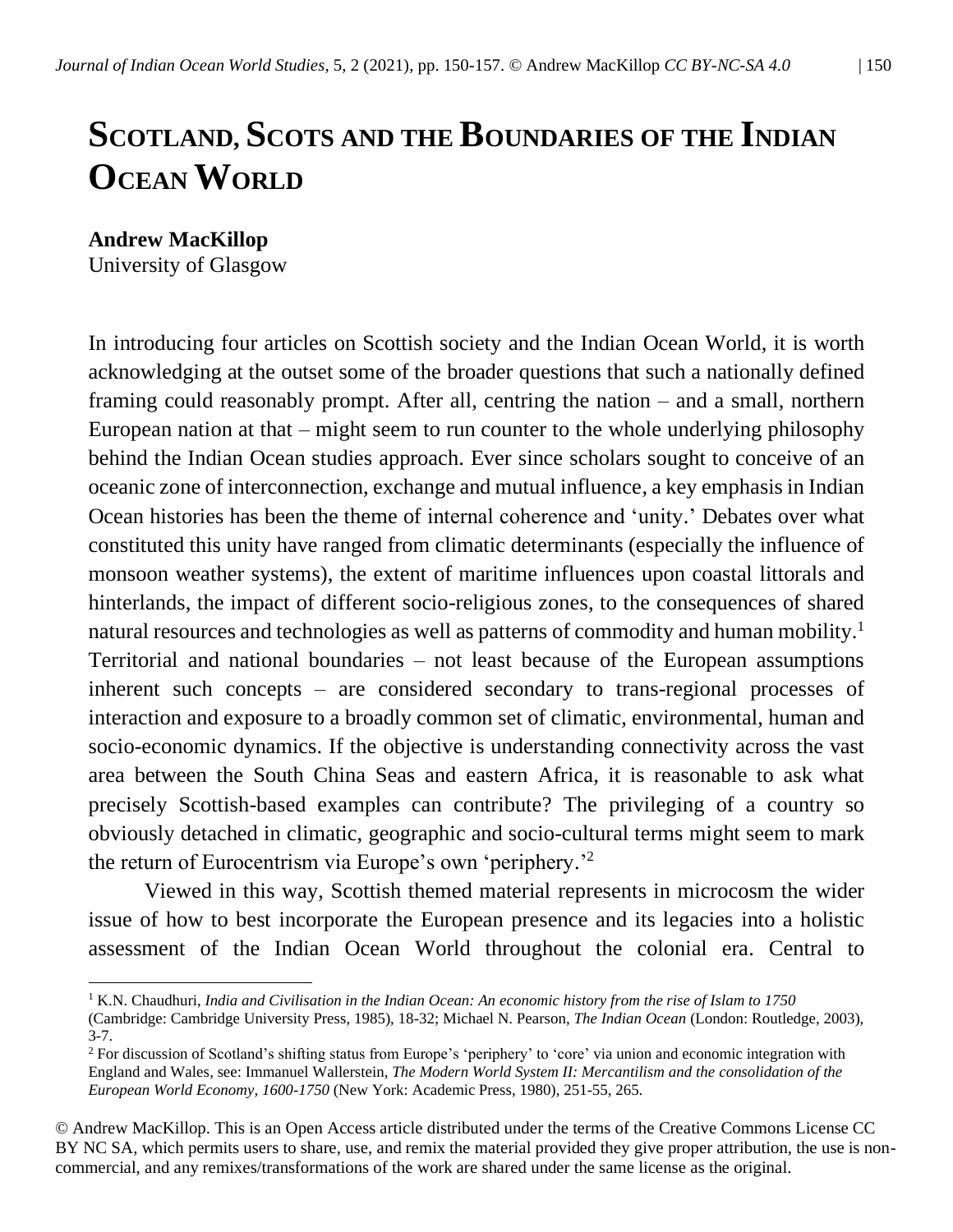consideration of this question is the extent to which the European intrusion marked a major discontinuity in the development of that part of the world and, if so, when? <sup>3</sup> The alternative reading is that the scale, sophistication and dynamism of the Indian Ocean World's various socio-cultural and economic zones largely absorbed the newcomers into pre-existing frameworks. As a result Europeans were limited in their ability to fundamentally reshape conditions in the societies bounding the Indian Ocean before c.1800 CE. $4$ 

It is in this context of an ongoing re-evaluation of European influences that evidence derived from Scotland has wider resonances beyond the country's own national and diasporic histories.<sup>5</sup> The timing of the country's increasing connections to the societies of the Indian Ocean fit within a discernible if still relatively underexplored movement eastwards by northern Europe which began picking up momentum in the 1660s to 1730s.<sup>6</sup> Yet it is important to stress that even by the end of this period Scotland's direct experience of the eastern hemisphere was decidedly limited. With the exception of one or two vessels sent into eastern waters in the early 1700s, the pre-1707 kingdom never operated as an independent trading or colonial power. The Scottish profile took the form of individual Scots or networks of Scots, not a formally organised, national project in the mode of the Portuguese, Dutch, French or English. Neither did Scotland sustain the smaller-scale commercial operations of the Danes or Swedes, two northern European countries whose geography and populations make them more realistic comparators. <sup>7</sup> The country's trajectory within the broader phenomenon of European expansion meant it was almost 250 years after the arrival of the Portuguese before Scots began appearing in the Indian Ocean theatre in any meaningful numbers. Only active from the consolidation phase of European influence, Scots were, along with the Irish and Welsh, subsumed into the English East India Company's noticeably cosmopolitan workforce.<sup>8</sup>

<sup>3</sup> Kenneth Pomeranz, *The Great Divergence. China, Europe and the making of the modern world economy* (Princeton: Princeton University Press, 2000), 100-191.

<sup>4</sup> For an effective summary and reconsideration of this central theme, see: Prasannan Parthasarathi and Giorgio Riello, "The Indian Ocean in the long eighteenth century," *Eighteenth-Century Studies*, 48, 1 (2014), 1-19.

<sup>5</sup> For an important consideration of the relationship between national and diasporic histories in a Scottish context, see: Catriona M.M. Macdonald, "Imagining the Scottish diaspora: Emigration and transnational literature in the late modern period," *Britain and the World*, 5, 1 (2012), pp.12-42.

<sup>6</sup> Andrew Mackillop, "A North Europe world of tea: Scotland and the tea trade, c.1690-c.1790," in *Goods from the East, 1600-1800: Trading Eurasia*, eds. Berg Maxine, Felicia Gottmann, Hanna Hodocs, and Chris Nierstrasz (Houndmills: Palgrave MacMillan, 2015), 304-6.

<sup>7</sup> H. Furber, *Rival Empires of Trade in the Orient, 1600-1800* (Oxford: Oxford University Press, 1976), 210-7.

<sup>8</sup> Andrew Mackillop, *Human Capital and Empire: Scotland, Ireland, Wales and British Imperialism in Asia, c.1690-c.1820*  (Manchester: Manchester University Press, 2021), 83-191; G. K. McGilvary, *East India Patronage and the British State: The Scottish elite and politics in the eighteenth century* (London: Tauris, 2008), 232.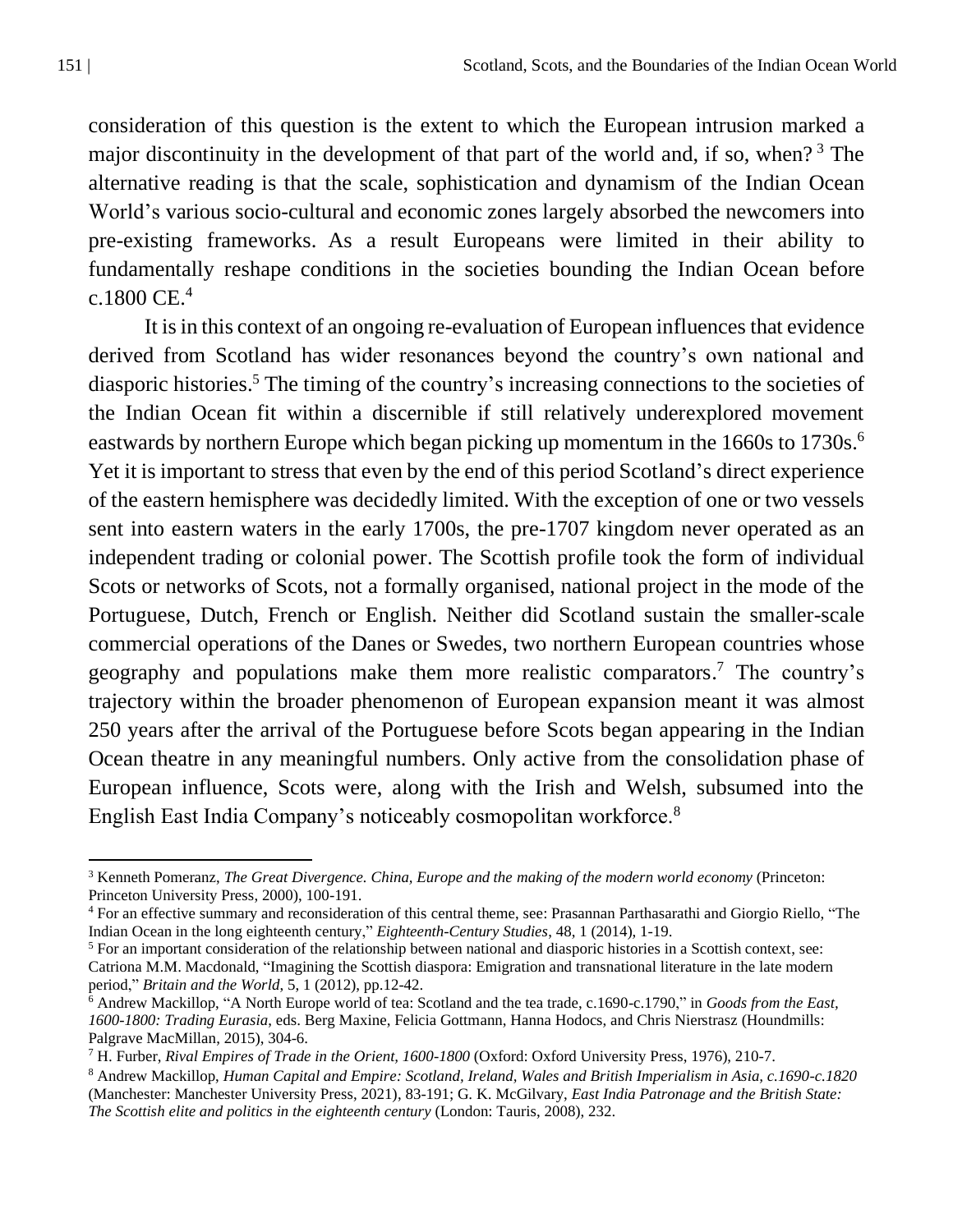The reality of small-scale migration and comparatively late involvement explains why Scotland and Scots have an understandably marginal profile in explorations of European colonialism in Asia and eastern Africa. The contrast is at its clearest if compared to the country's relative prominence in British Atlantic world literature.<sup>9</sup> While histories of the Indian Ocean are familiar with the presence of the Portuguese, the Spanish, the French, the Dutch and the English, they are far less focused on the Danish-Norwegians, Swedes, or even the large number of soldiers and sailors from German speaking lands employed by the Dutch East India Company.<sup>10</sup> Along with these other nationalities, the arrival in Asia and eastern Africa of increasing numbers of Scots formed part of a marked demographic diversification of Europeans. Like the example of other, less high-profile or seemingly relevant parts of the continent, Scotland warns against an overly monolithic reading of colonial-era Europe.

Besides offering a recalibration of the human element of the European intrusion, there are other historiographic and conceptual trends in British imperial and Indian Ocean studies which create new interpretative relevance for Scottish evidence. These span the global to the quotidian. At their most expansive, such reconsiderations include a greater focus on the mutually influencing connections between the Atlantic basin and the societies fringing the Indian Ocean. Interlinking these two world zones is rightly seen as key to progressing a holistic and less Euro-centric global history.<sup>11</sup> If the Indian Ocean World's boundaries or, perhaps less rigidly, its malleable spheres of influence are to be extended to involvement in its Atlantic equivalent, then Scotland has the potential to become much more relevant. Another way of thinking about these efforts to interlink the two 'worlds' is to recall the crucial distinction between what has been described as the history which

<sup>9</sup> Alison Games, "Migration," in *The British Atlantic World, 1500-1800*, eds. David Armitage and Michael J. Braddick (Houndsmills: Palgrave MacMillan, 2009), 33-37.

<sup>&</sup>lt;sup>10</sup> O. Feldæk, 'The organisation of the Danish East India, West India & Guinea Companies in the 17<sup>th</sup> & 18<sup>th</sup> Centuries," in *Companies and Trade: Essays on overseas trading companies during the Ancien Regime*, eds. L. Blussé & F. Gaastra (Leiden: Leiden University Press, 1981); C. Konickx, *The First and Second Charter of the Swedish East India Company, 1731-1766* (Kortrijk: Van Ghemmert, 1980), 30-36; S. T. Kjellberg, *Svenska Ostindiska Compagnierna, 1731-1813* (Malmö: Aktiebolaget Allhem, 1974), 133, 316; R. van Gelder, *Het Oost-Indisch avantuur: Duitsers in dienst can de VOC, 1600-1800* (Nijmegan: Sun, 1997), 40-1

 $11$  J. Bohorquez, "Linking the Atlantic and Indian Oceans: Asian textiles, Spanish silver, global capital, and the financing of the Portuguese–Brazilian slave trade (c.1760–1808)," *Journal of Global History*, 15 (2020), 22; Prasannan Parthasarathi, "Textiles and silver: The Indian Ocean in a global frame," in *Textile Trades, Consumer Cultures, and the Material Worlds of the Indian Ocean: An Ocean of cloth*, eds. Pedro Machado, Sarah Fee, and Gwyn Campbell (London: Palgrave Macmillan, 2018), 30-38; P.J. Stern, "British Asia and the British Atlantic: Comparisons and connections," *William and Mary Quarterly*, 63 (2006), 693–712; H.V. Bowen, Elizabeth Mancke, and John G. Reid, "Introduction: Britain's oceanic empire," in *Britain's Ocean Empire: Atlantic and India Ocean Worlds, c1550-1850*, eds.

H.V. Bowen, Elizabeth Mancke, and John G. Reid (Cambridge: Cambridge University Press, 2012), 1-11.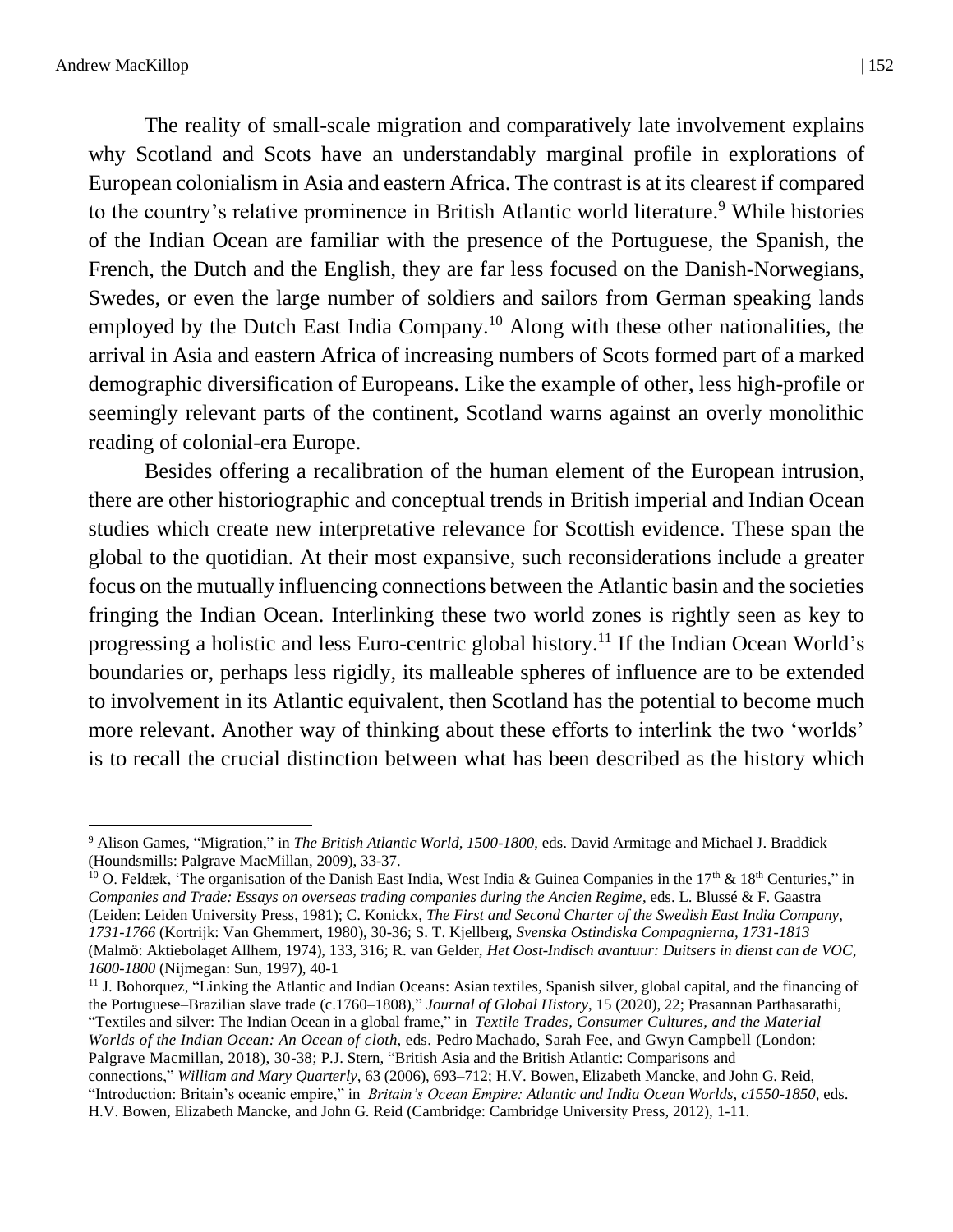occurred 'in' the Indian Ocean as opposed to the history 'of' the Indian Ocean.<sup>12</sup> The latter is a much more expansive and open-ended conception of how and where its influence was present and important. This understanding acknowledges the zone's internal connectiveness while pointing to how these characteristics enabled the peoples and products of the Indian Ocean, as well as ideas from and about that part of the world, to travel well beyond its geographic boundaries.

Scottish society aligns closely to both these histories. As the four articles of this special feature demonstrate, Scots individually and collectively were active 'in' the Indian Ocean World. This involvement occurred on a noticeably compressed timescale. From statistically irrelevant numbers as late as the 1720s, within one hundred years Scots were evident from its western frontier in Africa to its eastern edge in ports such as Benkulen and Canton. Moreover, in certain geographic regions, including post-1800 Ceylon, or in certain professions such as the English East India Company's military and medical services, Scots could be found in numbers disproportionate to the country's relatively small share of the British and Irish Isles' population.<sup>13</sup> As both Elbourne and Gooding's articles discuss, Scots such as Thomas Pringle or David Livingstone could be settlers, 'liberal' intellectuals and anti-slavery missionaries. They combined seemingly contradictory or at least tension-ridden roles, all the while exhibiting a practical and ideological commitment to British imperialism, as well as a dismissive superiority towards the peoples and societies they encountered.

The multiplicity of roles exhibited by Pringle and Livingstone as well as their complicity in British colonialism highlight the value in critically revisiting the hagiographical traditions that surround certain prominent personalities. By situating their subjects more fully in their own geographic and ideological worlds, and by exploring Livingstone's contemporary legacies in the cultural politics of East and Central Africa, Elbourne and Gooding offer important critiques of the tendency (not least in Scotland) towards a celebratory attitude towards such individuals. <sup>14</sup> Meanwhile, MacKenzie and Mackillop's contributions consider how and with what consequences the Scottish profile evolved beyond just a collection of individuals. While always a tiny numeric presence when set in the context of local populations, Scots were a substantial minority within the

<sup>12</sup> Pearson, *The Indian Ocean*, 7.

<sup>13</sup> P. J. Marshall, "British society in India under the East India Company," *Modern Asian Studies*, 31 (1997), 90-1.

 $<sup>14</sup>$  For discussion of how the historiography of Scots in the British Empire developed an early and persistent tendency</sup> towards exceptionalising and even celebrating the country and its people's contribution to imperialism, see: John M. MacKenzie and T.M. Devine, "Introduction," in *The Oxford History of the British Empire: Scotland and the British Empire*, eds. John M. MacKenzie and T.M. Devine (Oxford: Oxford University Press, 2011), 10-14.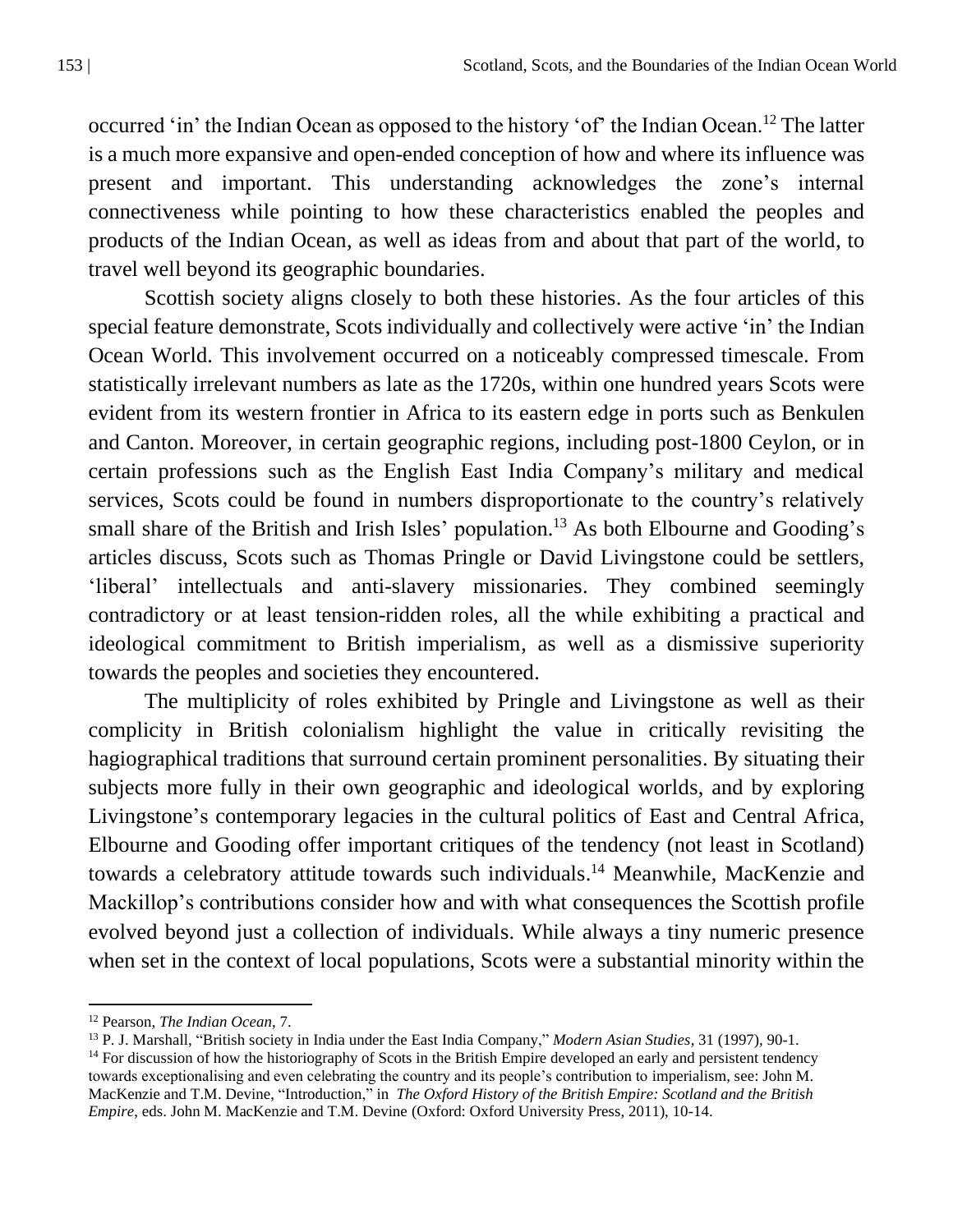British colonial community (although always less significant than the Irish).<sup>15</sup> As migration increased, so too did familial and social networks. By the 1820s and 1830s these had developed to the extent that it is possible to talk of the emergence of civic Scotland in some of the major settlements in South Asia and in entrepôts such as Singapore and Hong Kong. This process had both informal and formal dimensions, with kinship and family identities augmented by the more institutionalised expressions of Scottishness in the form of the Kirk of Scotland congregations formed in Calcutta, Bombay and Madras, often in the face of considerable Church of England disquiet. <sup>16</sup> In this way, Scottish society, and not just individual Scots, migrated into the Indian Ocean World. The traces of this more structural connection can be found in the patterns of legal and financial networking considered by Mackillop and in the emergence of distinctively Scottish spaces of memorialisation and religious infrastructure discussed by MacKenzie.

These developments point to the potential value of using Scots as an example of diasporic dynamics within a colonising elite. The *Journal of Indian Ocean World Studies* has recently considered the question of how themes of 'diaspora' can be productively revisited within the distinctive framework of Indian Ocean historiography. In an effort to ensure the concept of diaspora is not used as a theoretically vague shorthand for a community of migrants, there is a renewed emphasis on how groups such as the Hadrami, Gujarati, Tamils and Chinese moved across oceanic distances while retaining '…. a sense of cohesion and of collective identity that is of both symbolic and practical significance, across time and space.'<sup>17</sup> While care is needed when drawing too close a parallel between Scots and these intra-Indian Ocean traditions of mobility, some of the same themes of enduring connection are evident. One obvious way that those Scots arriving in places such as eastern Africa, Ceylon or Calcutta do not fit the model of diaspora is the lack of force. Reflecting the concept's original association with understanding Jewish History, diaspora is strongly associated with coercion, with a people or nation driven out of their homelands

<sup>15</sup> Thomas Bartlett, "The Irish soldier in India, 1750-1947," in *Ireland and India: Connections, comparisons, contrasts*, eds. Michael Holmes and Denis Holmes (Limerick: Blackwater Press, 1997), 12-28; Barry Crosbie, *Irish Imperial Networks: Migration, social communication and exchange in nineteenth-century India* (Cambridge: Cambridge University Press, 2012), 68-98.

<sup>&</sup>lt;sup>16</sup> T. Beultmann, "Ethnic associationalism and networking among the Scots in Asia: A longitudinal comparison, c. 1870 to the present," in *The Scottish Experience in Asia, c. 1700 to the Present*, eds., T.M. Devine and Angela McCarthy (Cham: Springer, 2017), 261; Joseph Sramek, "Rethinking Britishness: Religion and debates about the "nation" among Britons in Company India, 1813–1857," *Journal of British Studies*, 54 (2015), 822-43.

<sup>17</sup> Iain Walker and Martin Slama, "The Indian Ocean as a diasporic space: A conceptual introduction," *Journal of Indian Ocean World Studies*, 4, 2 (2021), 76-90 (quotation from p. 80).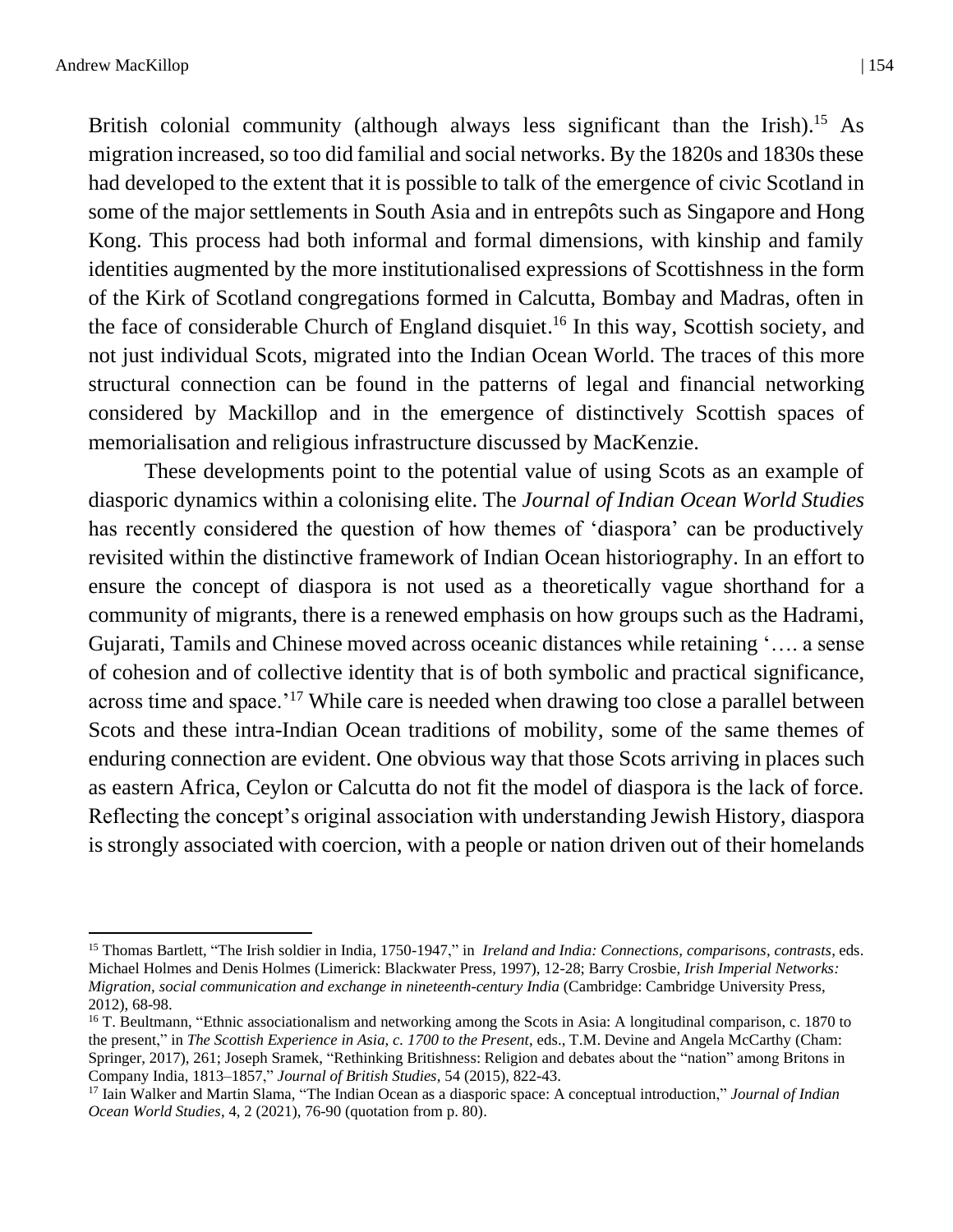and seeking or imagining their eventual return.<sup>18</sup> While ordinary European seamen and soldiers, Scots included, migrating to the Asian hemisphere of Europe's expansion often had limited economic or social options, they retained levels of agency that do not fit at all well with the original conception of diaspora.

If viewed as sojourners, however  $-$  that is as migrants moving to an overseas destination with the intention of returning home at a later date – then such individuals and those further up the colonial elite do align more closely to the emphasis on retaining a connection to a place of origin.<sup>19</sup> The Scots explored here conform closely to this model of mobility. They demonstrate how colonising groups often interacted with peoples and societies across the Indian Ocean World in ways that were clearly understood or intended as time limited. There is a pronounced looking backwards towards 'home' among many of the Scots discussed in the four articles. The patterns of financial repatriation discussed by Mackillop show a clear alignment towards the United Kingdom and to the buttressing of family status and material resources in Scotland. Even those who did not return often sought to signal their desire for remaining emotionally connected to their place of origin. MacKenzie's consideration of a Scottish Deathscape highlights how cultures of memorialisation embedded Scots as members of the British colonial elite while ideas of family, kinship and locality in Scotland enabled them to permanently display their individuality and distinctiveness.

If evidence derived from Scottish examples show the complex cultural politics of the Europeans in Asia, it is equally the case that the articles point to the wider history of the Indian Ocean World far beyond its own geographic boundaries. While Scotland's location placed it at the centre of Europe's expansion into the Atlantic World, it arguably marginalised the country in terms of colonialism in Asia and eastern Africa. Yet it is testimony to the gravitational pull of the societies fringing the Indian Ocean that their influence swept across Scotland in increasingly profound ways from the later seventeenth century onwards. The country's lack of direct contact before c.1700 CE meant that when these influences did appear they are arguably easier to trace when compared with other European societies whose exposure was more organic and prolonged.<sup>20</sup> There is of course a sophisticated literature on commodities, luxuries and consumption which confirms how products from across the Indian Ocean World transformed Europe in the centuries after

 $18$  For discussion of the concept and the development of a historiography of diaspora, see: Tanja Bueltmann, Andrew Hinson and Graeme Morton, *The Scottish Diaspora* (Edinburgh: Edinburgh University Press, 2013), 16-33.

<sup>&</sup>lt;sup>19</sup> Marjory Harper and Steven Constantine, *The Oxford History of the British Empire: Migration and empire* (Oxford: Oxford University Press, 2010), 307-37.

<sup>20</sup> Mackillop, *Human Capital*, 30.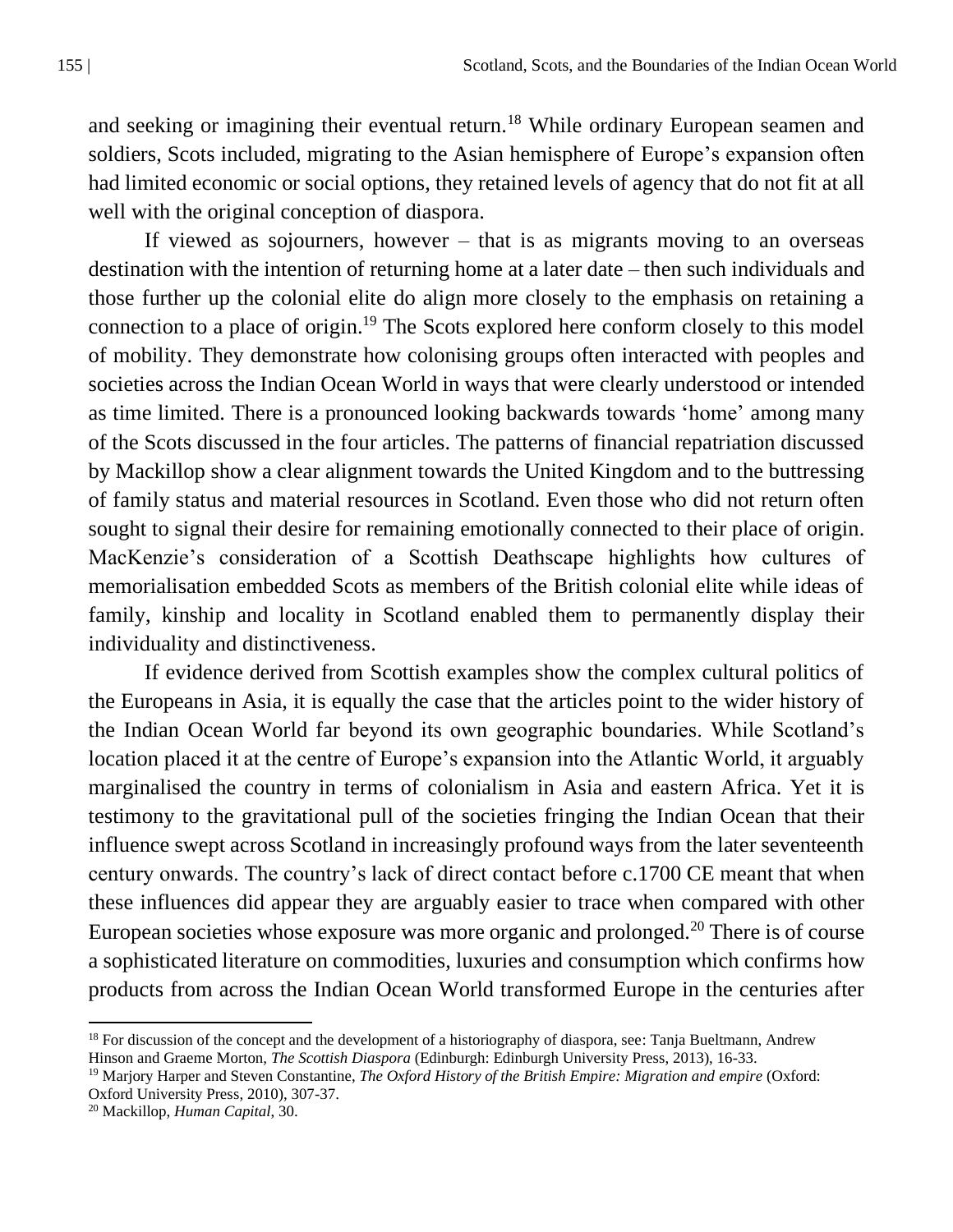c.1500  $CE.^{21}$  Scotland was no different in this respect, experiencing a wave of consumables, from calicos, spices and teas that impacted the entire country and social hierarchy. The articles here, however, shift perspective from this indirect, largely material culture orientated understanding towards a familial and culturally inflected emphasis. Both MacKenzie and Mackillop's contributions stress how transhemispheric migration forced the globalisation of Scottish kin networks. A direct consequence of this expansion overseas was the defence of kinship and even of Scottishness itself in new ways. One way of achieving this involved the adoption of racialised understandings of what constituted the idealised family. In these different ways the influence of the Indian Ocean reached deep into the domestic, familial, and socio-cultural development of Scottish society. Scotland may have been present in the Indian Ocean World, but the reverse was equally true. As Gooding argues, the cultural repercussions of these overlaps persist right into the present. David Livingstone's idealisation in the later nineteenth and twentieth century as the embodiment of Britain's Christian, commercial and 'civilising' empire continues to shape contemporary cultural strategies in Malawi and Tanzania.

There were equally significant if less obvious counterflowing influences in Scotland. Pringle's experiences in South Africa confirmed for him in new and powerful ways the stadial thinking that was such a hallmark of his Scottish education. Meanwhile, his various publications confirmed for his wider readership their understandings of stereotypical Scottish migrants and the need in colonial societies for the attributes of literacy and godly virtue, which they supposedly embodied. Be it through the diffusion into family life of race and colour consciousness or the reaffirmation of putative national characteristics, the Indian Ocean World shaped Scotland just as surely as the other way around.

The disparity in scale between Scotland and the Indian Ocean World is such that care is needed when placing them in the same frame. The obvious differences – of climate, geography, history, culture, and the experience of European colonialism – warn against easy comparisons and connections. Yet the articles reveal that connections and mutual influencing occurred at multiple levels and continue into the twenty-first century. Above all, taken collectively, they point to the need to rethink the oceanic boundaries of Scotland

<sup>21</sup> Jan de Vries, *The Industrious Revolution: Consumer behavior and the household economy, 1650 to the present*  (Cambridge: Cambridge University Press, 2008), 43-57; Christopher J. Berry, *The Idea of Luxury: A conceptual and historical investigation* (Cambridge: Cambridge University Press, 1994), 101-2, 126-73; Maxine Berg, *Luxury and Pleasure in Eighteenth-Century Britain* (Oxford: Oxford University Press, 2005), 6-7, 29-39.